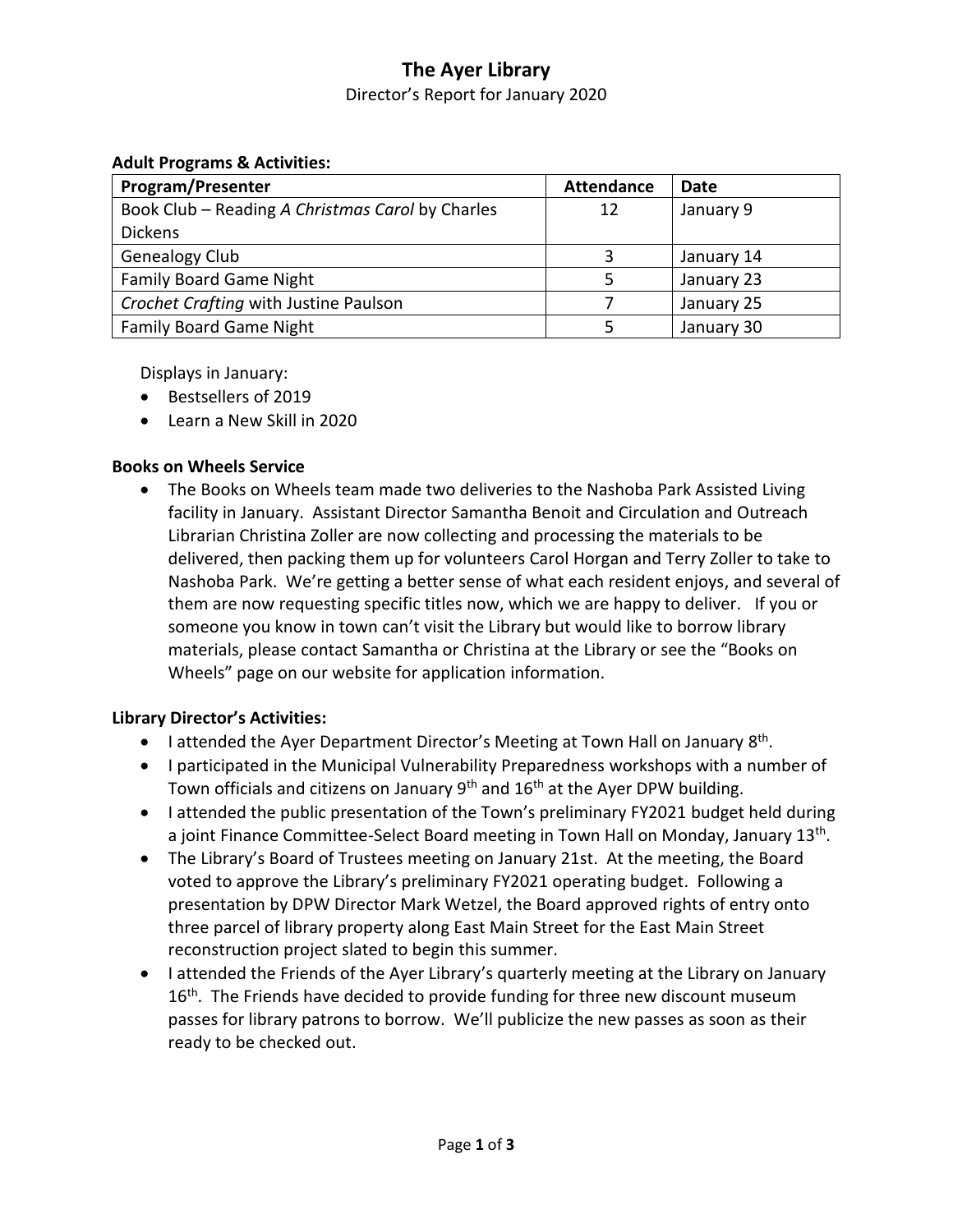# **The Ayer Library**

Director's Report for January 2020

### **Library Operations:**

- New Ayer Library website: We were successful in launching the new site at the end of December. In the past month we've added additional content, fixed broken links, and worked out most of the addressing issues that were causing scary sounding warnings about insecure connections to pop up. The site is proving to be easy to edit, and, as time permits, we plan to add more content, including images, to dress it up.
- We will be conducting staff performance assessments in February, something that has not been done on a regular basis for the entire staff of the Library in recent memory. Staff members Samantha Benoit, Amy Leonard, and Barbara Cheeks are leading the effort to develop the assessment questions and forms.
- Head of Youth Services Amy Leonard visited two classes at the Ayer Community School on January 10<sup>th</sup> as a community reader and talked with the kids about the library.
- Circulation & Outreach Librarian Christina Zoller and Head of Adult Services Barbara Cheeks traveled to the Shrewsbury Public Library on January 16<sup>th</sup> to participate in an Adult Programming Roundtable and share ideas with other programming librarians from central Massachusetts.

#### **Library Maintenance:**

- Duraclean Master Cleaners cleaned and waxed the vinyl tile flooring in the building on Monday, January 6th.
- Two technicians from Johnson Controls came to the Library on January  $7<sup>th</sup>$  to try to diagnose why we are having trouble maintaining sufficient heat in the Children's Room.
- Scott Anderson and John Sullivan from MassCor Industries visited the library on January 7<sup>th</sup> to takes some final measurements and show us a mock-up of one of the oak panels for our new circulation desks. The mock-up panel looked great, and everyone is starting to get excited about the prospect of this new furniture arriving soon.
- Technicians from Keystone Elevator Service and Easton Electronics were on hand January 10<sup>th</sup> to assist the inspector from the Office of Public Safety and Inspections in conducting the annual safety inspection on our elevator. We received a 60-day certificate because of a minor non-safety related maintenance issue that needs to be addressed before the full certificate can be issued. Keystone will return in late February to make the necessary repair.
- G & L Plumbing visited the Library on January 22<sup>nd</sup> to replace a failed boiler refill valve and replaced the worn and leaking sink faucet in the staff break room.

| $\sim$<br><b>PROGRAM</b>       | <b>ATTENDANCE</b> | <b>DATE</b> |
|--------------------------------|-------------------|-------------|
| Storytime - Little Wolf's Song | 23                | 1-2-2020    |
| Story Ninja                    | 19                | 1-7-2020    |
| Storytime - Pete the Cat Old   | 49                | 1-9-2020    |
| MacDonald                      |                   |             |

#### **Youth Services Programs & Activities:**